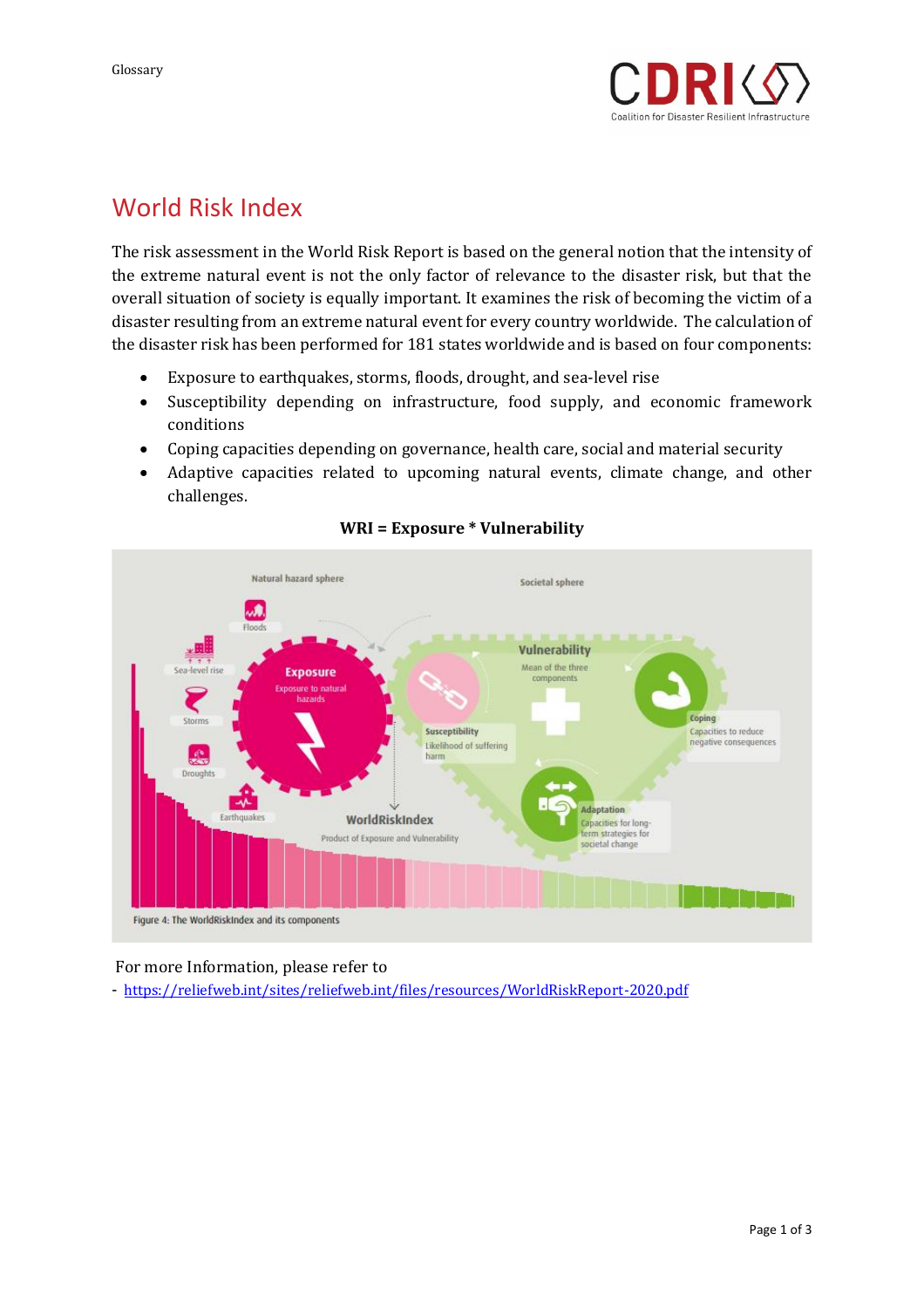

# Average Annual Loss (AAL) by Hazard 1990-2014

### Average Annual Loss (AAL) by Hazard

The Average Annual Loss is the expected loss per annum associated to the occurrence of future perils assuming a very long observation timeframe. It considers the damage caused on the exposed elements by small, moderate and extreme events and results a useful and robust metric for risk ranking and comparisons.

#### Capital Stock

Capital stock is the total value of commercial and residential buildings, schools and hospitals in each country. This excludes infrastructure such as roads, telecommunications and water supply (UNDRR). It gives an idea of the value of the exposed assets and can be used to assess a country's average annual loss or probable maximum loss.

#### GFCF (Gross Fixed Capital Formation)

GFCF is the total investment of a country in new infrastructure and improvement of existing infrastructure for a given year. This indicator is compared with Average Annual Loss (AAL) giving an idea of how much investment would be needed to cover future losses. GFCF is flow concept of a given year while capital stock is accumulated stock concept. It includes land improvements (fences, ditches, drains, and so on); plant, machinery, and equipment purchases; and the construction of roads, railways, and the like, including schools, offices, hospitals, private residential dwellings, and commercial and industrial buildings. According to the 1993 SNA, net acquisitions of valuables are also considered capital formation.

#### Social Expenditure

Social Expenditure relates to government spending on education, health and social protection (The World Bank Economic Development Indicator). In the context of GAR, social expenditure is compared with Average Annual Loss (AAL) to provide an idea of the implications of the potential negative impact on the social expenditure and accompanying loss of social welfare of a country.

#### Total reserves

Total reserves minus gold comprise special drawing rights, reserves of IMF members held by the IMF, and holdings of foreign exchange under the control of monetary authorities. Gold holdings are excluded. Total reserves suggest an element of a countries' capacity and ability to finance disaster recovery and reconstruction.

*For more Information, please refer to Global Assessment Report on Disaster Risk Reduction, UNISDR, 2015*

*and World bank development indicators - http://data.worldbank.org/*